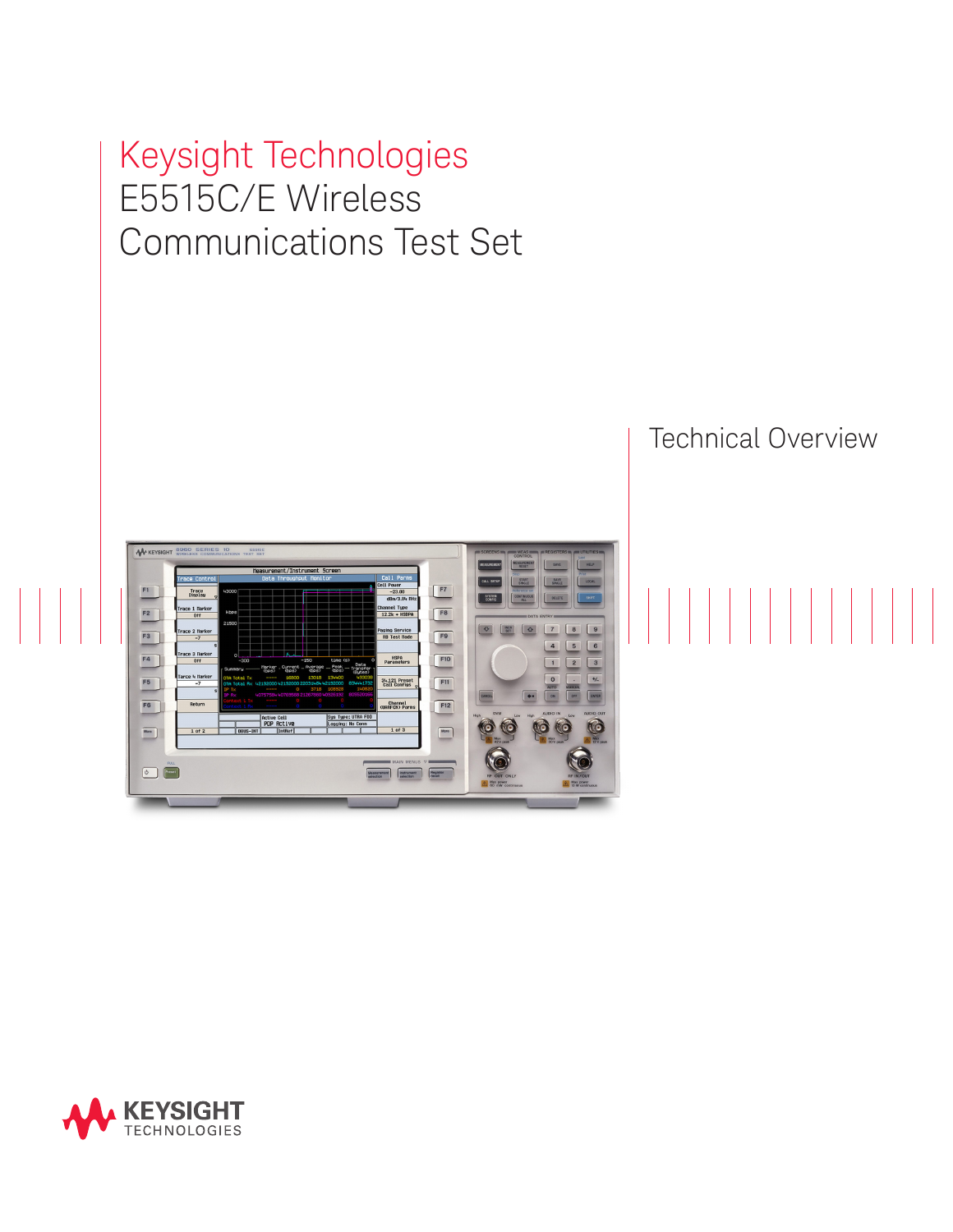### High performance hardware platform for the 8960 Series of mobile device design and manufacturing test solutions

The E5515C hardware platform for the 8960 wireless communications test set is the world's most trusted solution for wireless device manufacturing, and RF design and verification. The E5515E, designed for high performance, has improved high data rate hardware, multiple signaling and RF paths, and increased headroom to support today's cutting edge 3.5G technologies, such as 42 Mbps DC-HSDPA and MIMO. Combining the E5515C/E with the 8960 family of embedded software applications creates a cellular network emulator for testing mobile device RF, baseband and IP data traffic flows. Testing can be done via call processing or test mode control and provides:

- Industry's most accurate, repeatable, standards-compliant RF and baseband measurements
- Stable performance for end-to-end high speed IP data throughput testing
- Industry leading accuracy, reliability and measurement speed

Test performance specifications are documented in the software applications. Refer to [www.keysight.com/find/8960](http://www.keysight.com/find/8960) for available software applications.

The only test set with robust and accurate RF measurements, flexible network emulation and high data rate performance that allows you to achieve complete wireless device testing across the development lifecycle.

## Flexible Configuration and Easy to Order

The 8960 can be configured to either the E5515C or E5515E hardware platform, depending on the application.

The E5515C platform has three hardware functionality options:

- Option 002 Second RF source for GSM, GPRS and EGPRS technologies
- Option 003 Flexible CDMA base station emulator for today's CDMA-based technologies such as cdma2000®, 1xEV-DO, W-CDMA, HSPA and HSPA+. Also needed for some GSM, GPRS and EGPRS features
- Option 004 Digital bus for fading test solutions used with Keysight Technologies, Inc. N5106A PXB baseband generator and channel emulator

The E5515E platform includes a second RF source and flexible CDMA base station emulator. E5515E has one functionality option:

– Option 004 – Digital bus for fading test solutions used with the Keysight N5106A PXB baseband generator and channel emulator

The E5515C is upgradable to E5515E with the following upgrade path:

– E5515CU-80E – Hardware upgrade set for E5515C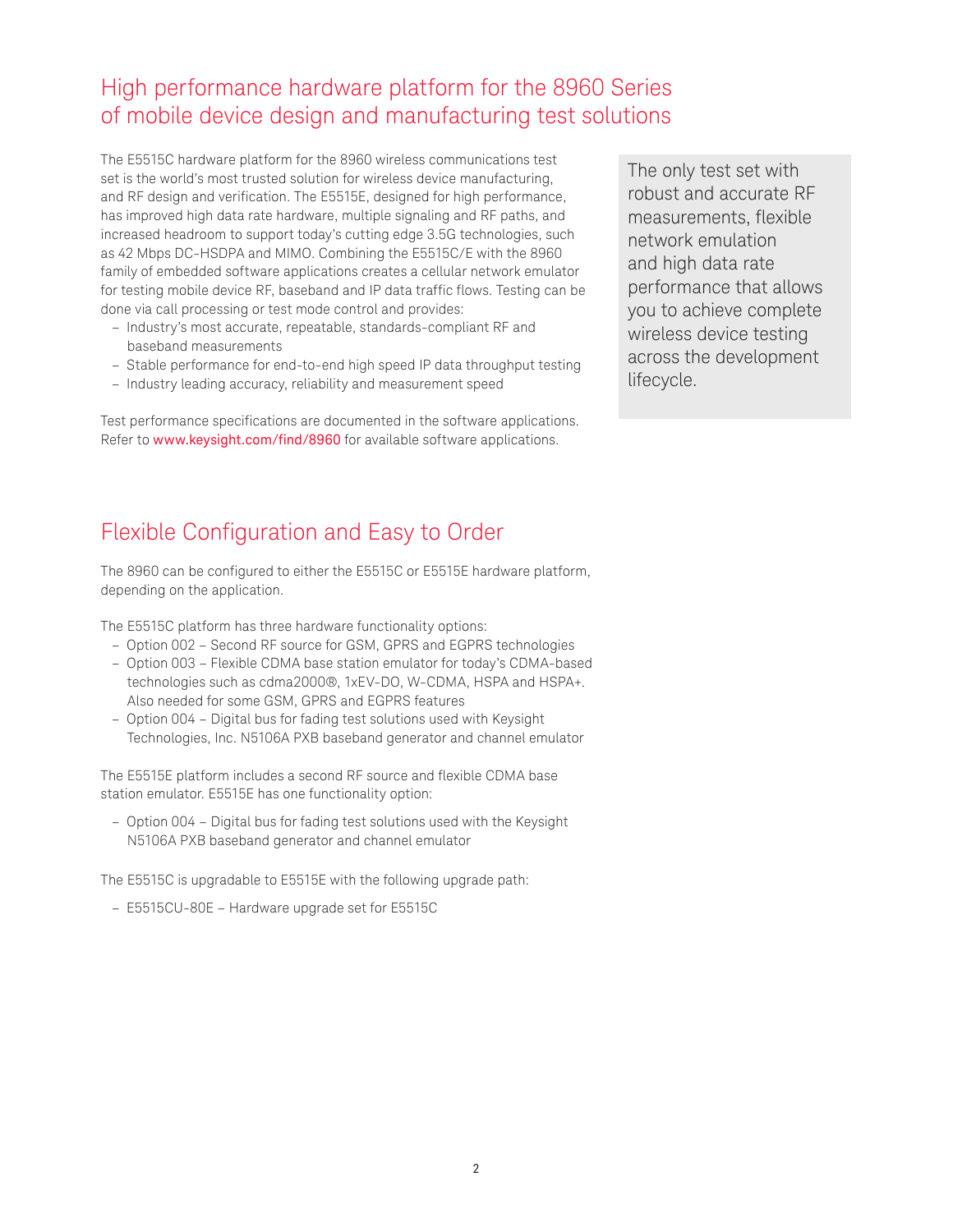## Technical Specifications

These specifications apply to any E5515E or E5515C with serial number US40410101, GB4041010, MY46010000 or higher.

Specifications describe the test set's warranted performance and are valid for the unit's operation within the stated environmental range unless otherwise noted. All specifications are valid after a 30-minute warm-up period of continuous operation.

Supplemental characteristics are intended to provide typical, but non-warranted, performance parameters that may be useful in applying the instrument. These characteristics are shown in italics and labeled as "typical", or "supplemental." All units shipped from the factory meet these typical numbers at 25 °C ambient temperature without including measurement uncertainty.

These are general specifications that apply to an E5515C or E5515E mainframe over the 25 °C ±5 °C ambient temperature range. Specific test and lab application specifications can be found in the library on the 8960 Web site: [www.keysight.com/find/8960](http://www.keysight.com/find/8960)

| Remote programming                                                                                                                             |                                                                                                                                                                                                                                                                                                      |
|------------------------------------------------------------------------------------------------------------------------------------------------|------------------------------------------------------------------------------------------------------------------------------------------------------------------------------------------------------------------------------------------------------------------------------------------------------|
| <b>GPIB</b>                                                                                                                                    | IEEE Standard 488.2                                                                                                                                                                                                                                                                                  |
| GPIB help                                                                                                                                      | Pressing the front panel Help key and then any other key will cause the test set to display<br>the GPIB syntax for that command at the bottom of the front panel display; pressing the<br>Help key again exits this mode of operation                                                                |
| Remote front panel lockout                                                                                                                     | Allows remote user to disable the front panel display to improve GPIB measurement speed                                                                                                                                                                                                              |
| Implemented functions                                                                                                                          | T6, TEO, L4, LEO, SH1, AH1, RL1, SR1, PPO, DC1, DT0, CO, and E2                                                                                                                                                                                                                                      |
| <b>General specifications</b>                                                                                                                  |                                                                                                                                                                                                                                                                                                      |
| Dimensions (H x W x D)                                                                                                                         | 235 mm x 425 mm x 629 mm                                                                                                                                                                                                                                                                             |
| Weight                                                                                                                                         | 31.8 kg                                                                                                                                                                                                                                                                                              |
| Display                                                                                                                                        | 26.7 cm, active matrix, color, liquid crystal                                                                                                                                                                                                                                                        |
| LAN (local area network) port<br>LAN port (for firmware upgrades only)<br>LAN 2 port (for high data throughput)<br>LAN 3 port (for future use) | RJ-45 connector, 100 Mbps<br>RJ-45 connector, 100 Mbps (for E5515C) or 1000 Mbps (for E5515E)<br>RJ-45 connector, 1000 Mbps                                                                                                                                                                          |
| Operating temperature                                                                                                                          | 0 to $+50 °C$                                                                                                                                                                                                                                                                                        |
| Storage temperature                                                                                                                            | $-20$ to $+70$ °C                                                                                                                                                                                                                                                                                    |
| Power                                                                                                                                          | 88 to 135 Vac, 193 to 269 Vac, 50 to 60 Hz, typically 550 VA maximum                                                                                                                                                                                                                                 |
| Calibration interval                                                                                                                           | Two years                                                                                                                                                                                                                                                                                            |
| <b>EMC</b>                                                                                                                                     | Complies with European EMC Directive 2004/108/EC<br>IEC/EN 61326-1<br>CISPR Pub 11 Group 1, class A<br>AS/NZS CISPR 11<br>ICES/NMB-001<br>This ISM device complies with Canadian ICES-001.<br>Cet appareil ISM est conforme a la norme NMB-001 du Canada.                                            |
| Electrical safety                                                                                                                              | Complies with CAN/CSA 22.2 No. 61010-1-04, UL Std. 61010-1 (2nd Edition), and IEC<br>61010-1 (2nd Edition)                                                                                                                                                                                           |
| Radiated leakage due to RF generator                                                                                                           | Typically $\langle 1 \mu V \rangle$ induced in a resonant dipole antenna one inch from any surface except the<br>underside and rear panel at set RF generator output frequency and output level of -40 dBm                                                                                           |
| Spurious leakage                                                                                                                               | Typically $\langle 5 \mu V \rangle$ induced in a resonant dipole antenna one inch from any surface on the<br>front half of all sides of the instrument at frequencies other than the RF generator output<br>frequency and output level of -40 dBm with no cable connected to the rear-panel LAN port |
| Power consumption                                                                                                                              | Typically 400 to 450 W continuous                                                                                                                                                                                                                                                                    |